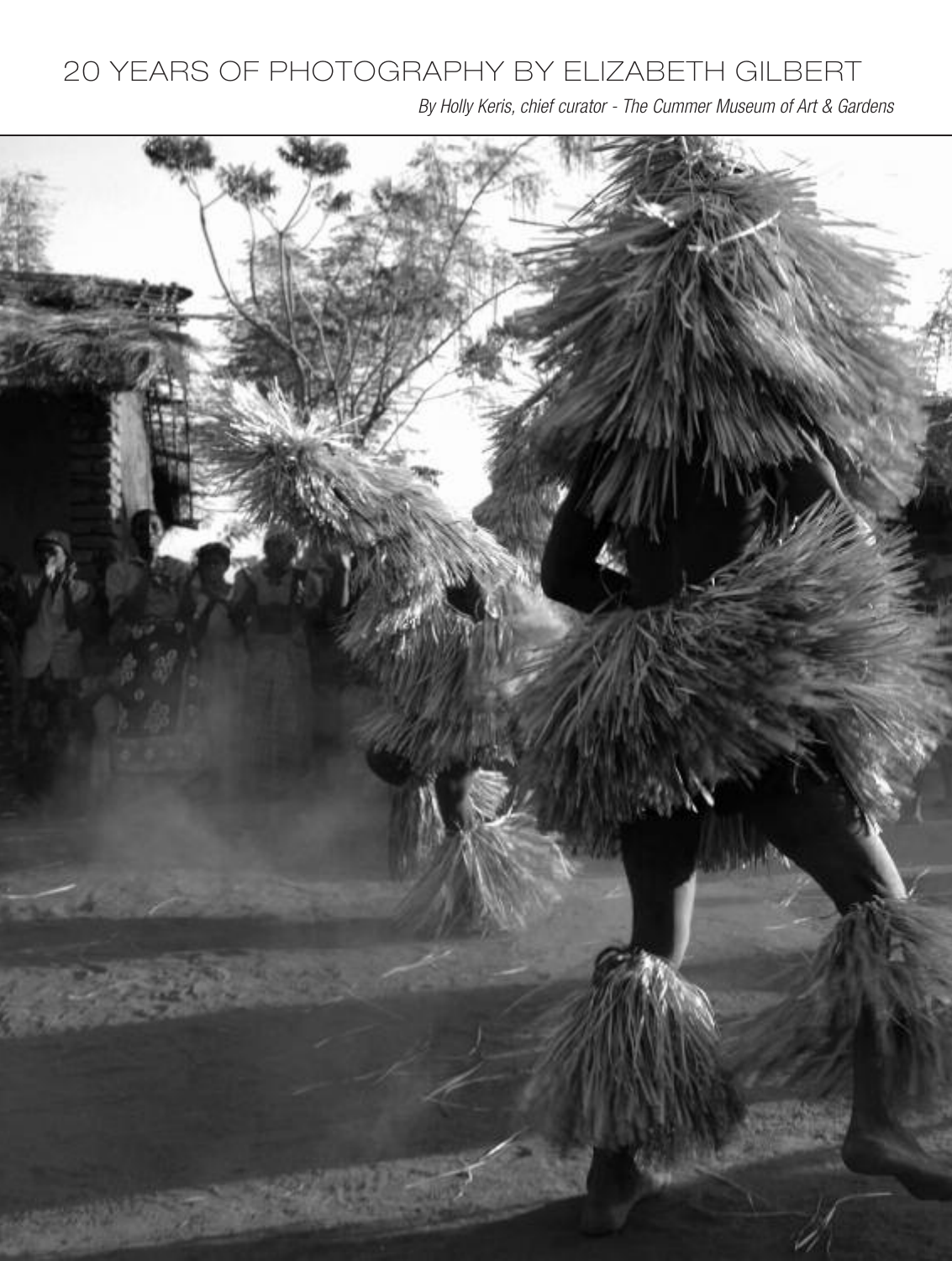## Histories in

A

T

<u>in the second second</u>

 $\begin{pmatrix} 1 & 1 \\ 1 & 1 \end{pmatrix}$ 

a

f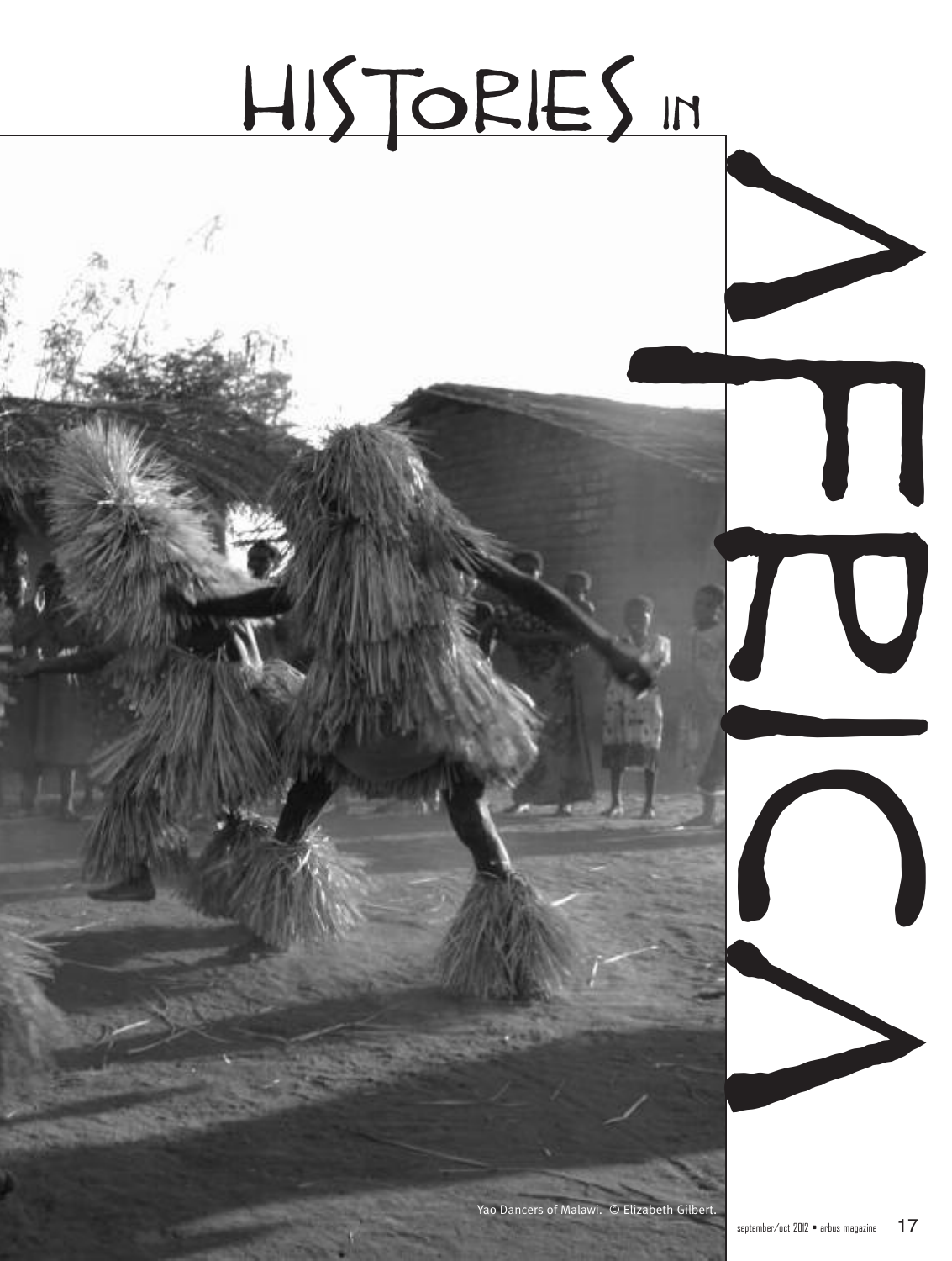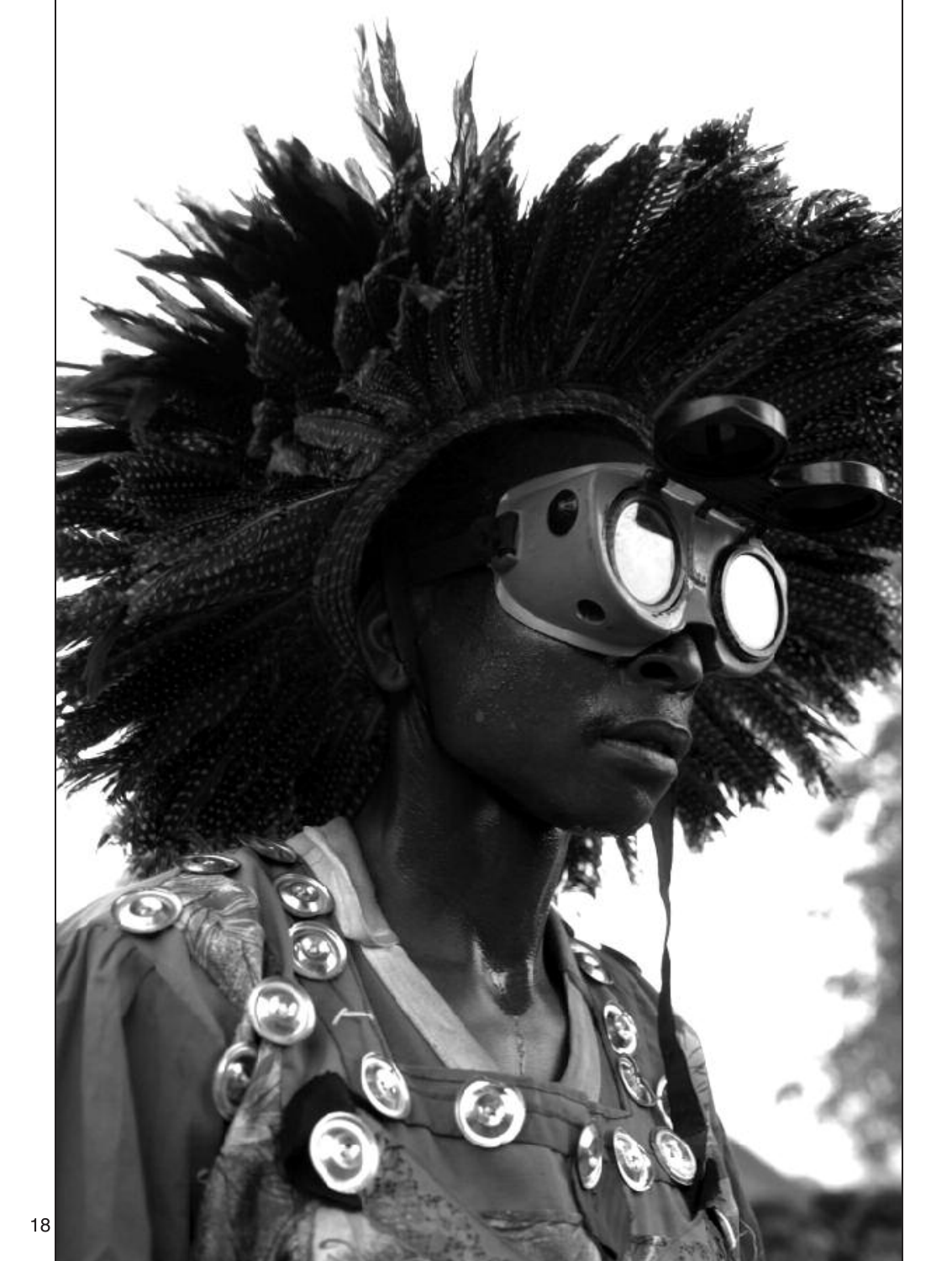





*A remarkable body of work by photojournalist Elizabeth Gilbert will open at The Cummer Museum of Art & Gardens on September 13. Histories in Africa: 20 Years of Photography by Elizabeth Gilbert draws from her impressive career documenting this extraordinary continent.*

Gilbert's startling black and white photographs are featured in the permanent collections of The Los Angeles County Museum of Art and The Museum of Fine Arts, Houston, Texas. They have also been exhibited most recently at The Museum of Arts and Design in New York City in the exhibition The Global Africa Project (2010-2011). Her work is also highlighted in two publications, *Broken Spears: A Maasai Journey*, published by Atlantic Monthly Press, and *Tribes of the Great Rift Valley*, published by Abrams, and she has also been published in *TIME*, *Newsweek*, *LIFE*, *Paris Match*, and *The New York Times* among other publications.

All photos © Elizabeth Gilbert **Facing page:** The Circumcisionist. **Clockwise from top left:** Holding the Bull; Samburu Initiate Wearing Trophy Birds; Brotherhood of the Maz.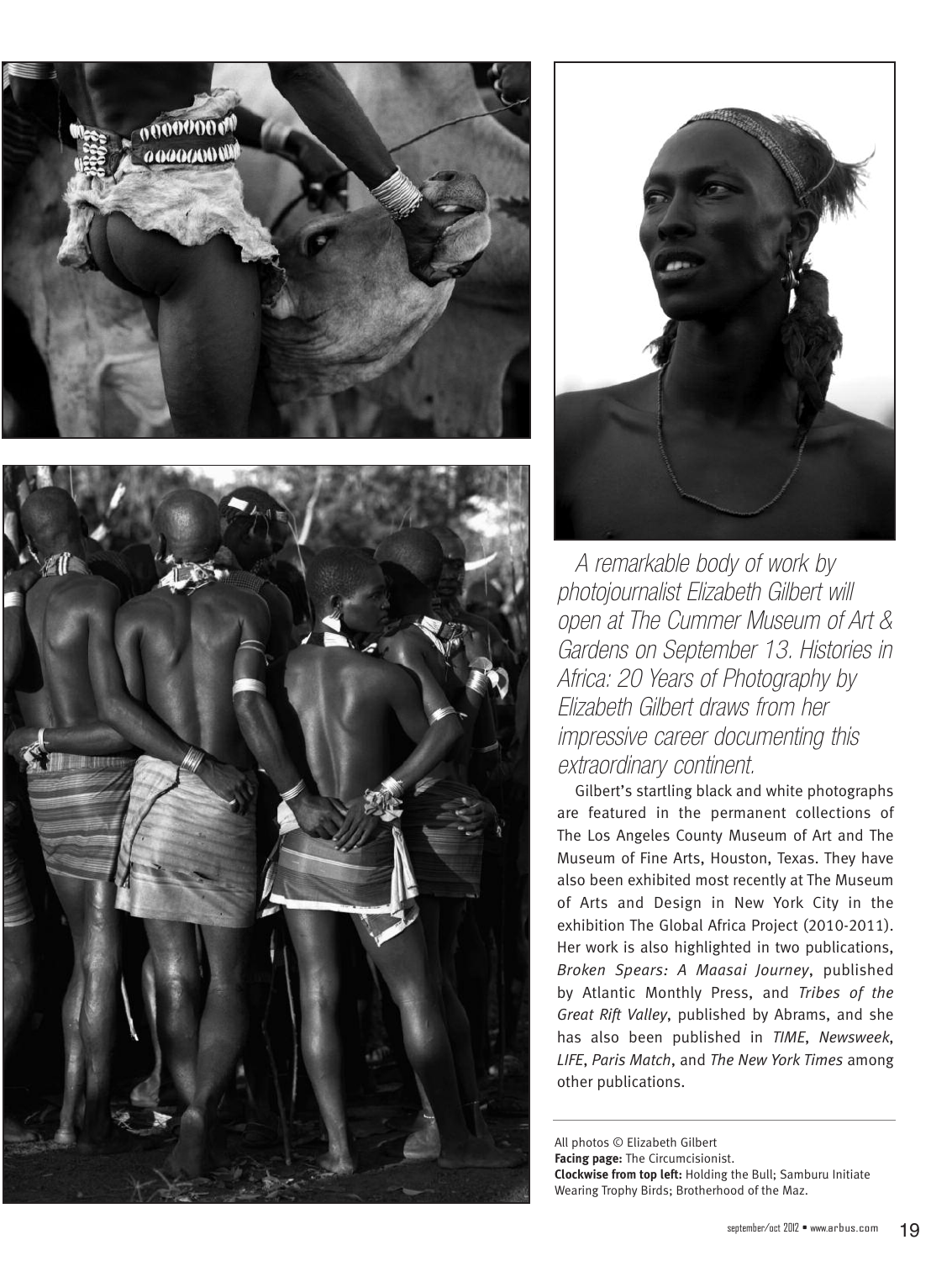

**Above left:** Sekenani Warrior. © Elizabeth Gilbert; **Above right:** Leaping Warriors. © Elizabeth Gilbert.

A native of Jacksonville, Gilbert attended St. Mark's, Bartram, and Episcopal before graduating from Parsons School of Design in 1990. The following year she moved to Kenya to work with photographer Peter Beard. As a news photographer, Gilbert documented the brutal civil wars in Rwanda, Somalia, and Sudan. She "...soon realized that photographing these events had little impact on their outcome. The brutality and tragedy I witnessed then hit me years later like a great tsunami slowly gathering itself at sea." Instead, she turned her attention to recording the rapidly disappearing traditional cultures she witnessed around her. "I wanted to find the Africa that hadn't yet been ravaged by foreign empires, wars, and the modern world," says Gilbert.

"Nairobi was a different city then," she says. "Maasai tribesmen could be found grazing cattle on the side of the road, or entering elevators in city skyscrapers carrying just a spear and a sack of tobacco. It seemed they had stepped into town from another era."

This juxtaposition between old and new ways of life struck a chord with Gilbert, who drew on her background as a photojournalist to document these traditions before they disappeared. "Most of it is already gone," Gilbert points out, citing "...the steady infiltration of commercial tourism in rural areas; the growing popularity of Western clothing, music, and culture; and the diminishing numbers of small tribes such as the Batwa Pygmies" as just a few examples of this vanishing world.

For her first book, *Broken Spears: A Maasai Journey*, Gilbert spent four years embedded with this noted tribe. Despite the fact that their images were mass-produced on commercial items like postcards and T-shirts, the tribe was losing its customs and traditions to modern culture. Gilbert captured their ceremonies, such as the Eunoto ceremony, a retirement ceremony for warriors, and "The Horn of the Ox," where young boys try to prove their manhood by grabbing an ox by its horns, as well as more controversial aspects of Maasai life such as female circumcision and lion hunting. "To me," she explains, "they were relics from Africa's past. When I looked at them I saw the history, the greatness they had known when the Rift Valley was theirs. The early photographs from these safaris are like artifacts to me, pieces of history suspended in time." *continued*